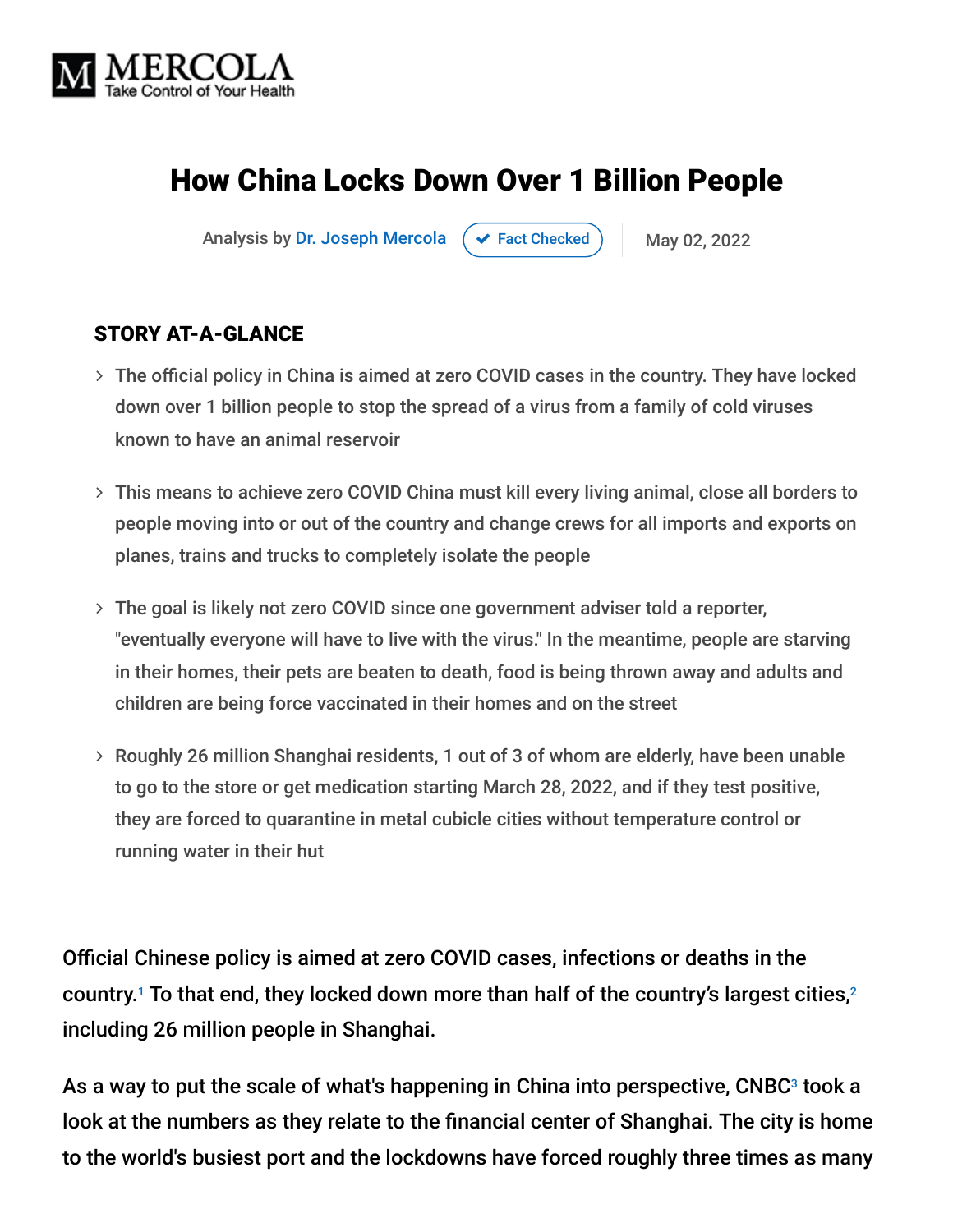people as live in New York City to stay home, undergo mass viral testing, and in some cases to be forced vaccination. 4

While their official permanent resident population in 2020 was 24.9 million,<sup>5</sup> some believe it now is near 26 million. $\cdot$  But that's just 1.8% of the total population of the country. $\frac{7}{7}$  Shanghai accounts for 7.3% of exports from the country and 14.4% of imports. Many of these exports come from the semiconductor manufacturing center in Shanghai and many automobile manufacturers also have plants in Shanghai.

It's also a major center for many multinational corporations, including P&G, Nike, General Electric and Apple. Each of these corporations and industries, as well as the goods produced and exported, are affected by these lockdowns, which cannot stem the spread of this virus.

It is crucial to know and understand what is happening to the people of China as internet censors are removing information $^{\circ}$  and mainstream media are not covering the extent of the issue. Much of the surveillance and data gathering that support these brutal attacks on the people come from a QR code system<sup>9</sup> that has been in place since February 2020.

Individuals must download the app on their phones to go to stores or ride public transportation. Without approval from the system, people are locked out. The system monitors activities and reports them directly to the police, $10$  an action that is not widely known or understood. This is the type of vaccine passport system some would like to be released around the world.

# Chinese Government Claims Measures Are to Achieve Zero COVID

COVID-19 made its first appearance in Wuhan, China, before 9,000 military athletes from all over the world went to Wuhan to participate in the 2019 World Military Games, creating a super spreader event.<sup>11,12</sup>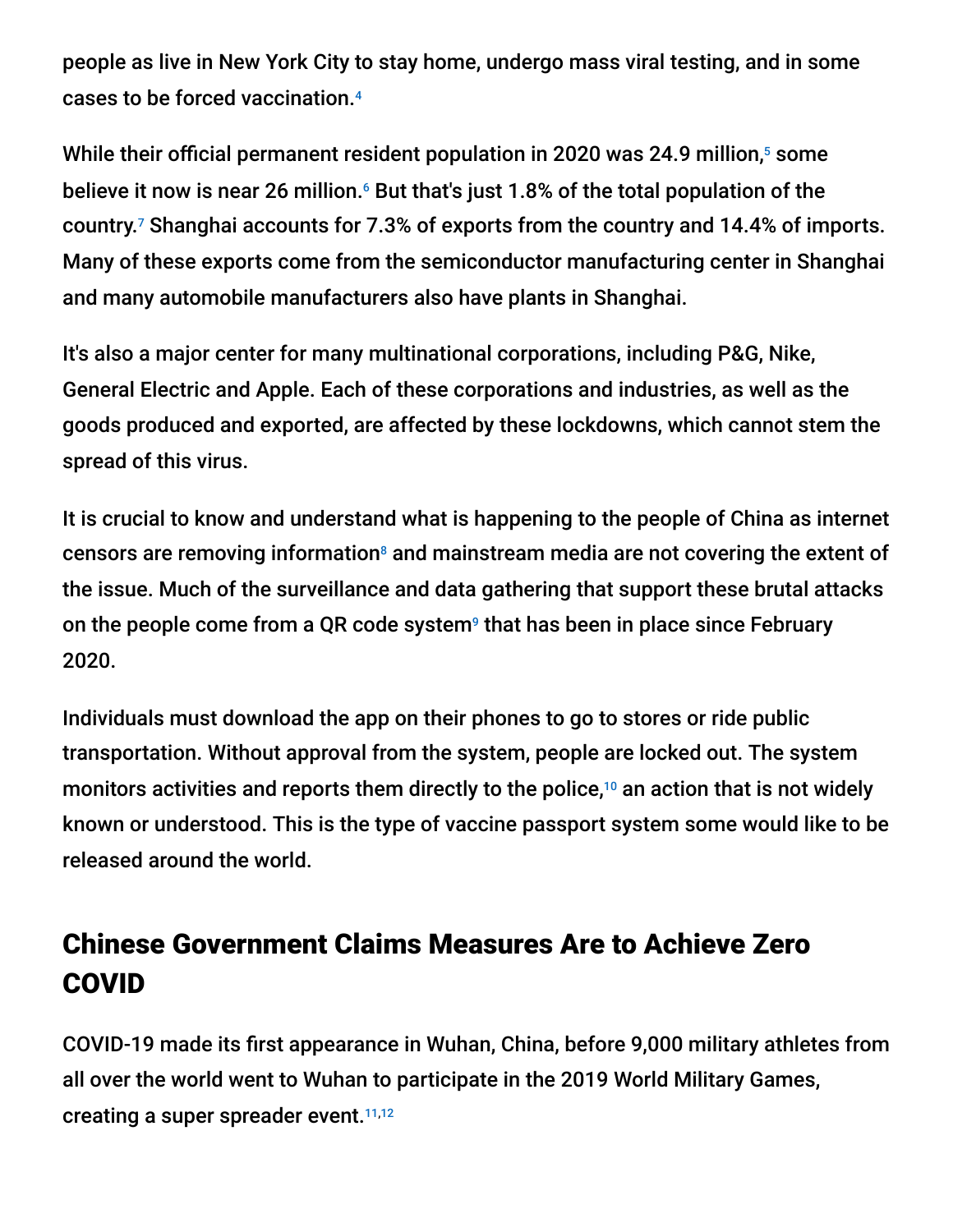Officially, the Chinese government has a zero-COVID policy, which they describe as "the only way forward," as reported by The Washington Post.<sup>13</sup> According to the Post:

*"Wu Zunyou, the chief epidemiologist of the Chinese Center for Disease Control and Prevention, said last week that the reason other countries didn't follow this approach is because they were simply unable — unlike China.*

*Other countries had no choice but to "lie down" and accept the virus, but "dynamically clearing" remains the best option for China, he said."*

The zero COVID policy is unachievable with what we know about the virus and it is unthinkable that the Chinese government officials and health experts are unaware of the facts that make their goal unrealistic. It's unbelievable that they are unaware the measures they put in place to achieve that goal are brutal and insupportable.

The COVID-19 virus comes from a family of viruses that commonly cause the common cold.<sup>14</sup> These viruses have an animal reservoir, which we also know to be true about SARS-CoV-2, the virus that causes COVID-19.<sup>15,16</sup> This means that when the virus is not infecting people, it is infecting animals. It's apparent the Chinese government knows this by some of the actions they've been taking.

Yet, while they believe household pets may carry the virus and spread it, they are not extending their measures to address the billions of wildlife that exist in the country with similar potential to carry the virus, even though they claim the virus first originated in a bat.

To reasonably achieve zero COVID in China, it would require killing every animal in the country and completely closing the borders to any travel in or out, including import of goods, unless those products were stopped at the border and a different crew took over the truck, plane, or train.

In other words, using the Chinese government's logic, China must be separated from the rest of the world. However, like all mass measures against millions of people, some information gets out. I must warn you that the rest of this article details just some of the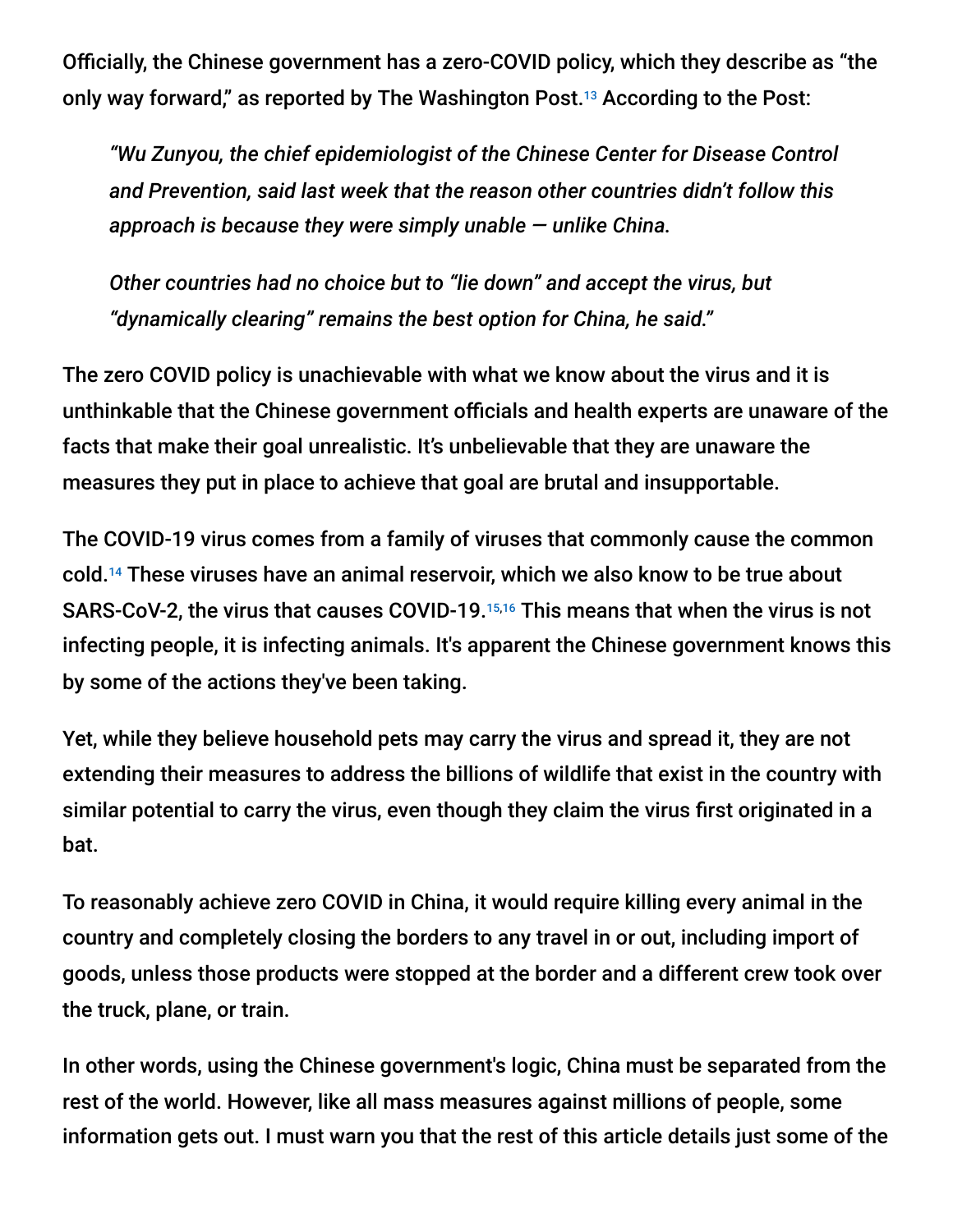atrocities being perpetrated on the people of China and the videos supporting these claims are disturbing to watch.

## 26 Million People Confined to Their Homes in Shanghai

To put what follows into perspective, April 18, 2022, Reuters<sup>17</sup> reported that Shanghai had experienced three deaths from the Omicron variant, which we now know produces no more than mild cold symptoms in most people.<sup>18</sup> Reportedly, this was their first deaths in Shanghai of patients with COVID-19 in the current outbreak.

Shanghai continues to report asymptomatic COVID cases as well as symptomatic illnesses and has conducted more than 200 million nucleic acid tests since March 10, 2022. This all is an effort to achieve a zero COVID country. Yet, in an interview with government adviser Dr. Ivan Hung, ABC News<sup>19</sup> learned that "eventually everyone will have to live with the virus," which is far from having a zero-COVID state.

A phased lockdown in Shanghai began March 28, 2022, but by April 5, 2022, 26 million residents were under the single biggest citywide restrictions since the pandemic began.<sup>20</sup> These lockdowns forced residents to stay in their homes and did not allow them to visit the grocery store to replenish food or to get medication from the pharmacy.

This affected hundreds of thousands of elderly in the city, which experts estimate account for nearly one-third of the Shanghai population.<sup>21</sup> The South China Morning Post $^{22}$  tells the plight of one elderly couple who, like others in their position, live alone and keep less than a week's worth of food at home.

At the start of the lockdown, the couple began rationing the food they had, hoping to make it through the lockdown or until government supplies could reach their home. Their daughter was also quarantined, and the couple were unable to use smartphones because of their eyesight.

In their case, a young couple in the compound began organizing help for all the elderly residents to get them food and supplies. But not every isolated older individual had this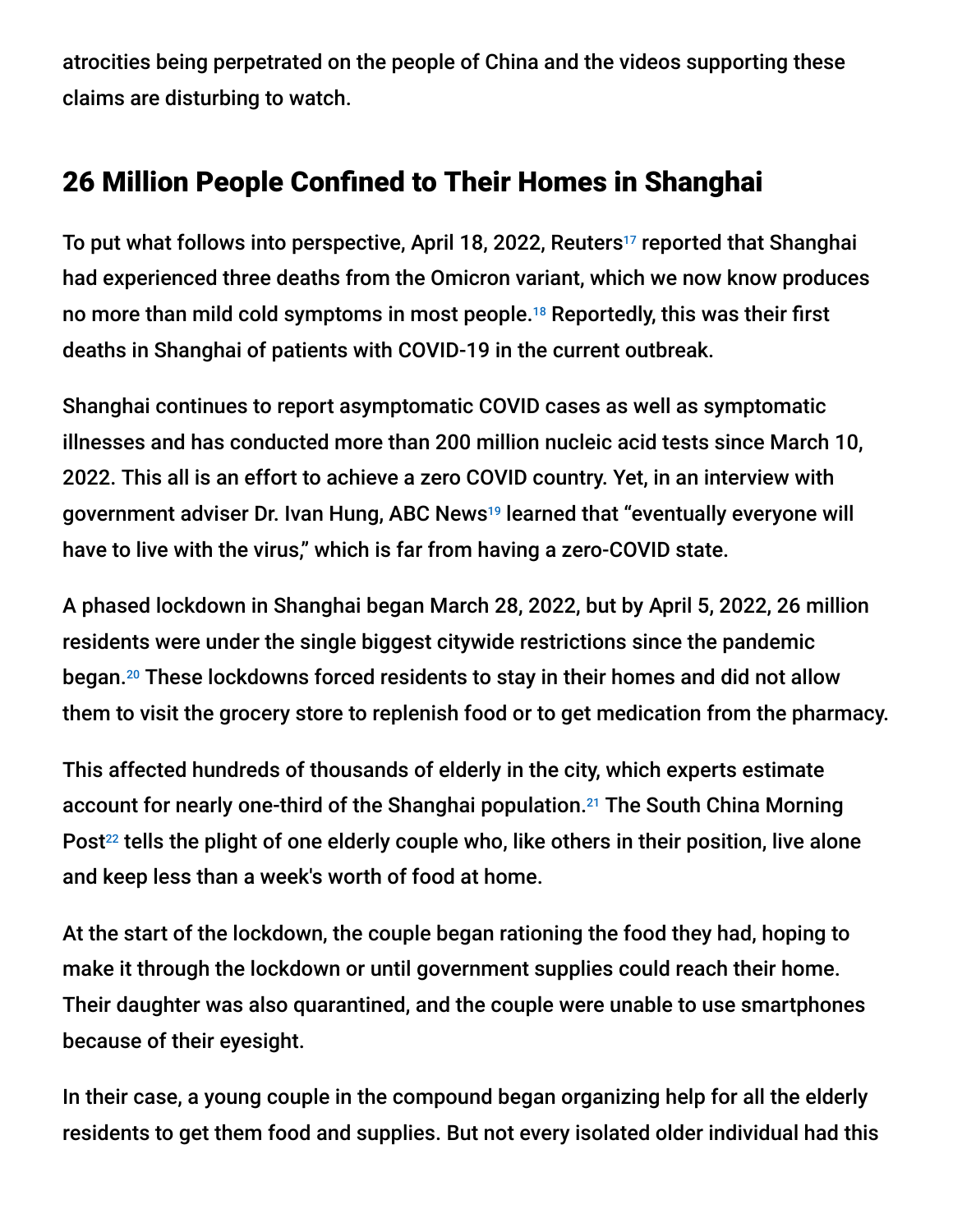help. This video shows people trying to break out of a compound, shouting "We are starving!" 23

Despite the strain on the city's logistics and delivery system that impacted food shortages, a video released on social media shows large quantities of fruits and vegetables delivered to a warehouse where they were opened and shoveled directly into garbage bins. 24

One online list of people who have died because of the restrictions was deleted by the Chinese Communist Party-backed censors. Radio Free Asia<sup>25</sup> reports that although a user saved it to a blockchain-based site, the URL was blocked. The site claimed more than 152 deaths were directly linked to the zero COVID restrictions and that these were "incomplete numbers."

Among the names were a former official at the Hongkau district maternal and child health center after he committed suicide, a nurse who died from an asthma attack, the vice president of NETCOM Securities, who died from a stroke, and several suicides of people who died jumping from tall buildings. 26

## Brutality Used to Enforce Quarantine Orders and Vaccinations

After testing positive, residents are not allowed to quarantine in their homes, but are transported to quarantine camps where they are packed into metal cell cities quickly erected around Shanghai. One shown on ABC News<sup>27</sup> had 3,900 beds and was built in one week.

Residents who are unwilling to be transported to camps without adequate facilities, temperature control, or food are brutally grabbed off the street.<sup>28</sup> The Guardian<sup>29</sup> reported that in early April 2022, 30 hospitals across the city suspended operations.

In other words, as the government told their citizens they feared a rising number of cases and deaths, they also suspended operations at hospitals. Individuals began taking to social media to ask for help. The Guardian $^{\text{30}}$  reported that one resident wrote "I'm not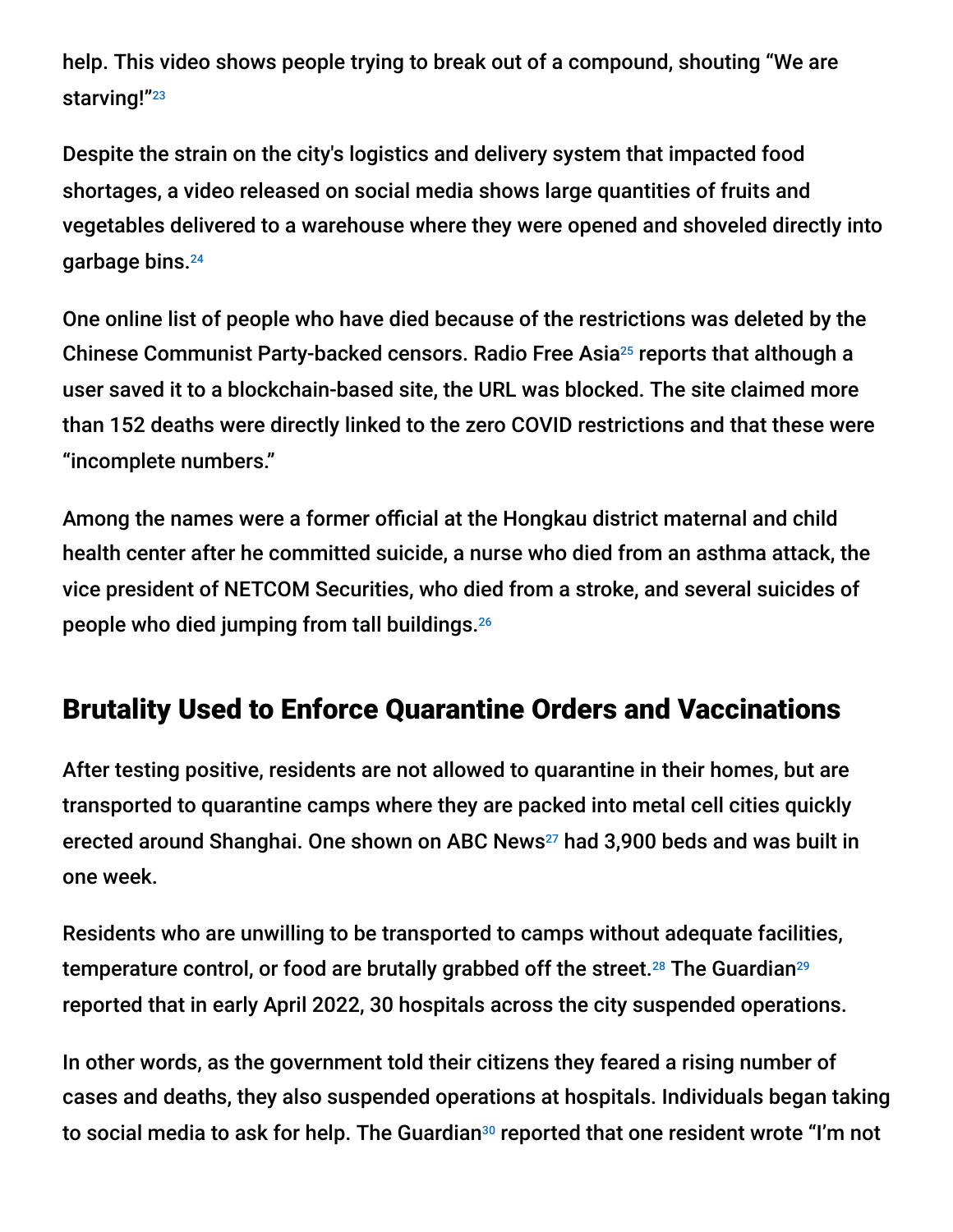able to buy food. I have nothing left in my fridge. My neighborhood has been sealed off. I don't know what to do." And another:

*"Our 90-year-old has diabetes. Before the lockdown, our doctor prescribed to us some medication to use at home because all the nurses were asked to help with Covid tests. Suddenly, Pudong was shut down, and we were unable to get the medication at all. Then we bought it online, but the delivery company was unable to send it to us because they are not delivering anything now."*

The cruelty against the citizens of China has not ended with the quarantine restrictions and the dangers associated with it. The Chinese government is anxious for all citizens to be vaccinated. To that end, they are hunting down people in the street<sup>31</sup> and forcibly vaccinating adults and children. 32

Sometimes they have broken into people's homes.<sup>33</sup> In one video, you can hear a child screaming in fear while the adults are laughing. $^{34}$  According to The Washington Post, $^{35}$ critics of the restrictions of lockdown, brutality and starvation consider these concerns to be an unavoidable cost of mass restrictions and no longer necessary since nearly 90% of the country is vaccinated.

Yet, officials continue to tell the citizens that relaxing restriction policies would lead to "an unsustainable surge in death." $36$  However, despite more than 350,000 people who tested positive since March 1, 2022, either the country has discovered a cure, or the Omicron variant is really just a mild illness since only three unvaccinated people ages 89 to 91 have died, each of whom had preexisting medical conditions.

### Shanghai Lockdown Adding Pressure to Global Supply Chain

In addition to the crimes against humanity, it's also important to recognize the economic damage caused by the citywide lockdown and the congestion in the port of Shanghai. The Epoch Times<sup>37</sup> reports this lockdown will likely cause disruptions in logistics that will eventually exacerbate the global supply chain challenges, which began at the start of the pandemic.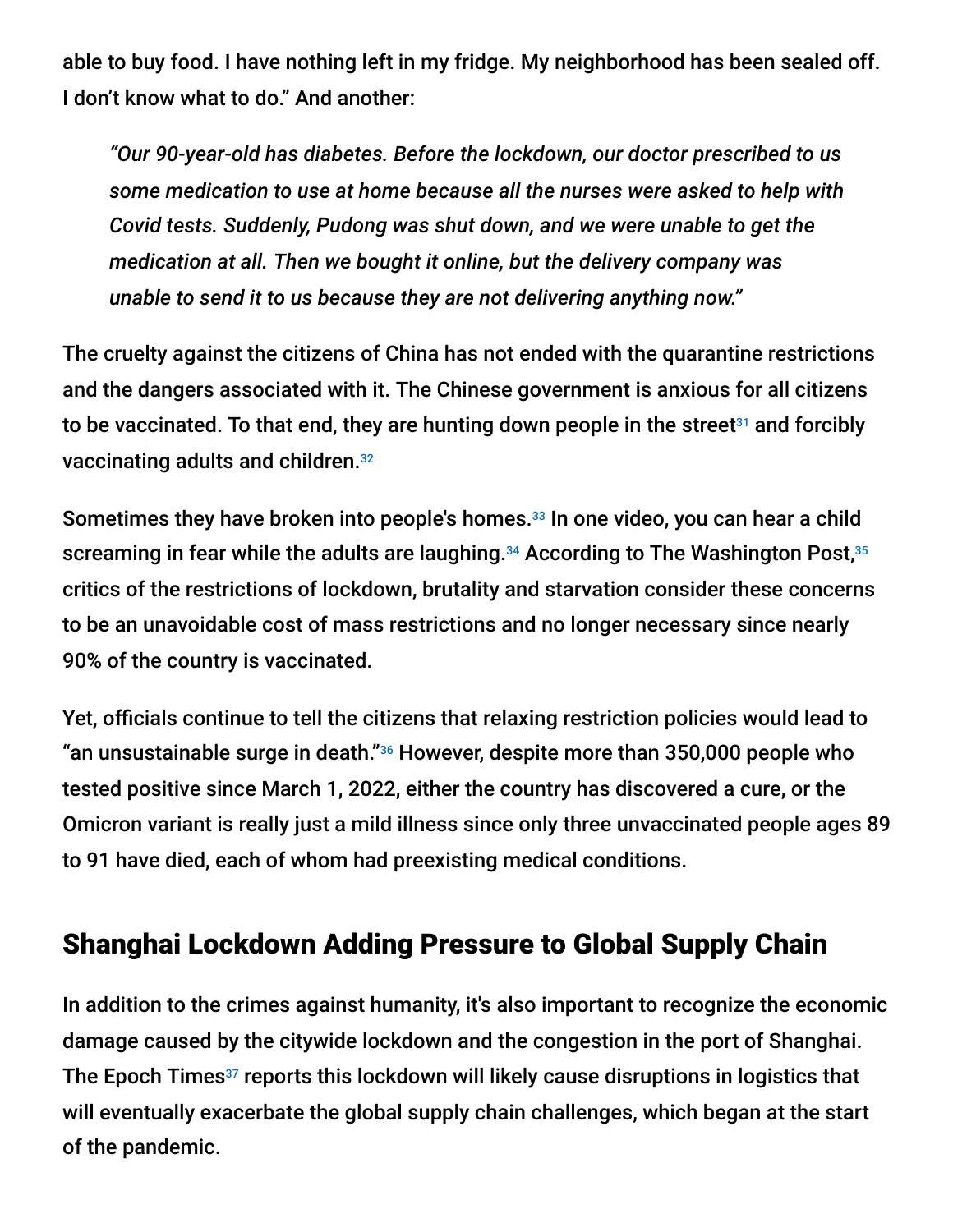One U.S. financial expert told The Epoch Times this could create greater inflationary pressure in the U.S. since Shanghai plays a crucial role in the manufacturing industry and exports to America. One survey done by the American Chamber of Commerce in Shanghai shows 167 U.S. companies that conduct business in Shanghai have lowered their forecasted revenues.

A shortage of staff, no raw materials and slower production have impacted the manufacture and distribution of goods. The U.S. imports more than 15% of its products from China and will likely continue to feel the pinch of rising prices.

### Pets Are Not Exempt in a Police State

Public criticism is also aimed at officials who are killing pets when owners are testing positive for the virus.<sup>38</sup> Radio Free Asia reported the efforts of one Shanghai resident, Ji Xiaolong, who published a petition to authorities in Beijing while under lockdown.

After this he was warned about speaking out in public, but spoke to a Radio Free Asia reporter saying, "I hope my petition will be placed on Xi Jinping's desk," and that he has been taking multiple phone calls every minute from people across China since the petition was posted.

The petition followed closely on the heels of video footage of enforcement personnel beating a Corgi dog on the side of the road after the owner was taken away, having tested positive for COVID-19.

Radio Free Asia<sup>39</sup> reports that in the video, one member of the local neighborhood committee said he poisoned the dog and then handed it over to the committee. This is only one example of pets in the city that have been abused and killed when their owners test positive for COVID-19.

After the incident, the committee responded: "At that time, the workers did not consider (the matter) very comprehensively. We will communicate with the owner and offer compensation later." 40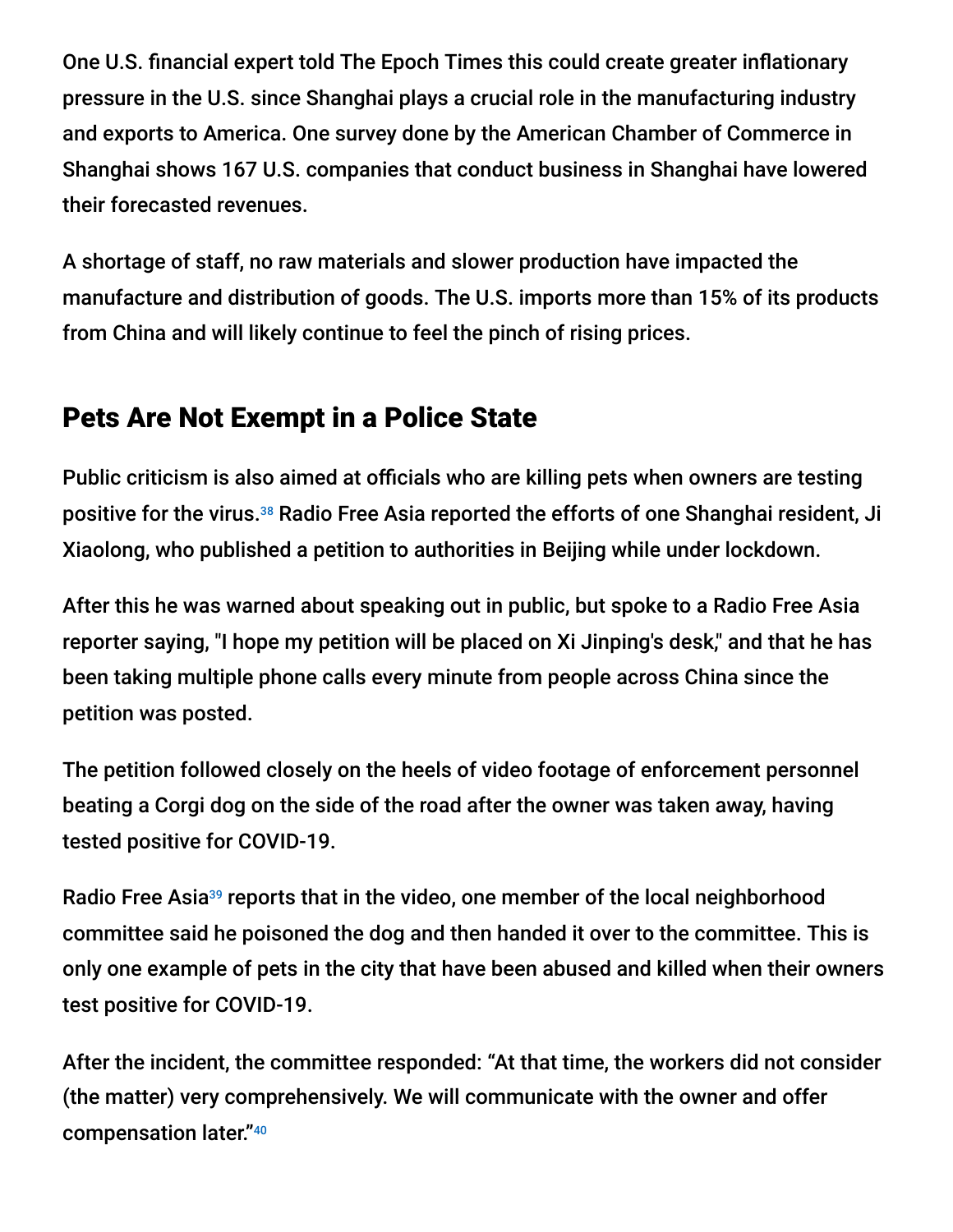In another video, you can see six enforcers with long metal poles beating a very small dog to death $41$  and a third shows at least nine bags filled with pet cats on the curbside waiting to be killed.<sup>42</sup>

It isn't difficult to imagine how locking down and starving residents, forcing vaccinations on children and adults, and abusing and destroying people's pets is one more way of manipulating and controlling people to bow to the will of the elite.

One comment on Twitter seems to sum it up "Fear and hunger turn into bravery and anger against injustice. Ignorance and blind obedience turn into brutality and inhumanity."

#### **Sources and References**

- <sup>1, 13, 35</sup> [Washington Post, April 18, 2022](https://www.washingtonpost.com/world/2022/04/18/shanghai-china-covid-xi-media/)
- <sup>2</sup> [NPR, April 19, 2022](https://www.npr.org/2022/04/19/1093620434/45-cities-in-china-are-in-some-sort-of-covid-lockdown-heres-the-toll-thats-takin)
- <sup>3, 5</sup> [CNBC, April 16, 2022](https://www.cnbc.com/2022/04/17/shanghai-by-the-numbers-chinas-covid-lockdowns.html)
- <sup>4</sup> [Twitter, Songpinganq, September 4, 2021](https://twitter.com/songpinganq/status/1434059166482526212)
- <sup>6</sup> [Reuters, April 4, 2022](https://www.reuters.com/world/china/china-sends-military-doctors-shanghai-test-26-mln-residents-covid-2022-04-04/)
- <sup>7</sup> [CNBC, April 16, 2022, Section size bullet 2](https://www.cnbc.com/2022/04/17/shanghai-by-the-numbers-chinas-covid-lockdowns.html)
- <sup>8</sup> [Radio Free Asia, April 7, 2022](https://www.rfa.org/english/news/china/shi-jun-suicide-04072022105140.html)
- <sup>9</sup> [Twitter, Songpinganq, January 10, 2022](https://twitter.com/songpinganq/status/1480603002171887616)
- <sup>10</sup> [Twitter, Songpinganq, January 10, 2022, Min 1:30](https://twitter.com/songpinganq/status/1480612256866258946)
- <sup>11</sup> [Washington Post, June 23, 2021](https://www.washingtonpost.com/opinions/2021/06/23/congress-wuhan-military-games-2019-covid/)
- <sup>12</sup> [House Foreign Affairs, August 2021, Origins of COVID-19](https://gop-foreignaffairs.house.gov/wp-content/uploads/2021/08/ORIGINS-OF-COVID-19-REPORT.pdf)
- <sup>14</sup> [National Institutes of Health, August 18, 2020](https://www.nih.gov/news-events/nih-research-matters/immune-cells-common-cold-may-recognize-sars-cov-2)
- <sup>15</sup> [Viruses, 2021;13\(3\)](https://www.ncbi.nlm.nih.gov/pmc/articles/PMC8002747/)
- <sup>16</sup> [Forbes, September 13, 2021](https://www.forbes.com/sites/williamhaseltine/2021/09/13/animal-reservoirs-of-covid-19-may-trigger-new-rounds-of-human-disease/?sh=779fa3a21776)
- <sup>17</sup> [Reuters, April 17, 2022](https://www.reuters.com/world/china/shanghai-reports-three-deaths-among-covid-patients-april-17-2022-04-18/)
- <sup>18</sup> [Michigan Health, January 20, 2022](https://healthblog.uofmhealth.org/wellness-prevention/omicron-really-mild)  $\bullet$
- <sup>19</sup> [ABC, March 14, 2022](https://abcnews.go.com/International/china-orders-51-million-lockdown-covid-surges/story?id=83431247)
- <sup>20, 29, 30</sup> [The Guardian, April 5, 2022](https://www.theguardian.com/world/2022/apr/05/shanghai-puts-whole-city-on-lockdown-as-covid-cases-surge)
- <sup>21, 22</sup> [South China Morning Post, April 15, 2022](https://www.scmp.com/news/people-culture/social-welfare/article/3174318/coronavirus-shanghais-forgotten-elderly-rely)
- $23$  [CNN, April 8, 2022, Minute 00:50 in video at top](https://www.cnn.com/2022/04/08/china/shanghai-corgi-death-china-covid-intl-hnk/index.html)  $\bullet$
- <sup>24</sup> [Twitter, Richard, April 17, 2022](https://twitter.com/Richard84196567/status/1515739726312923145?s=20&t=cuhgb13FOPKoMyB6BRpYUw)
- <sup>25</sup> [Radio Free Asia, April 18, 2022](https://www.rfa.org/english/news/china/shanghai-covid-04182022133810.html)
- <sup>26</sup> [Twitter, April 13, 2022, 2nd video](https://twitter.com/kalapani_969/status/1514339173787832320)
- <sup>27</sup> [ABC, March 14, 2022, Min 2:15](https://abcnews.go.com/International/china-orders-51-million-lockdown-covid-surges/story?id=83431247)